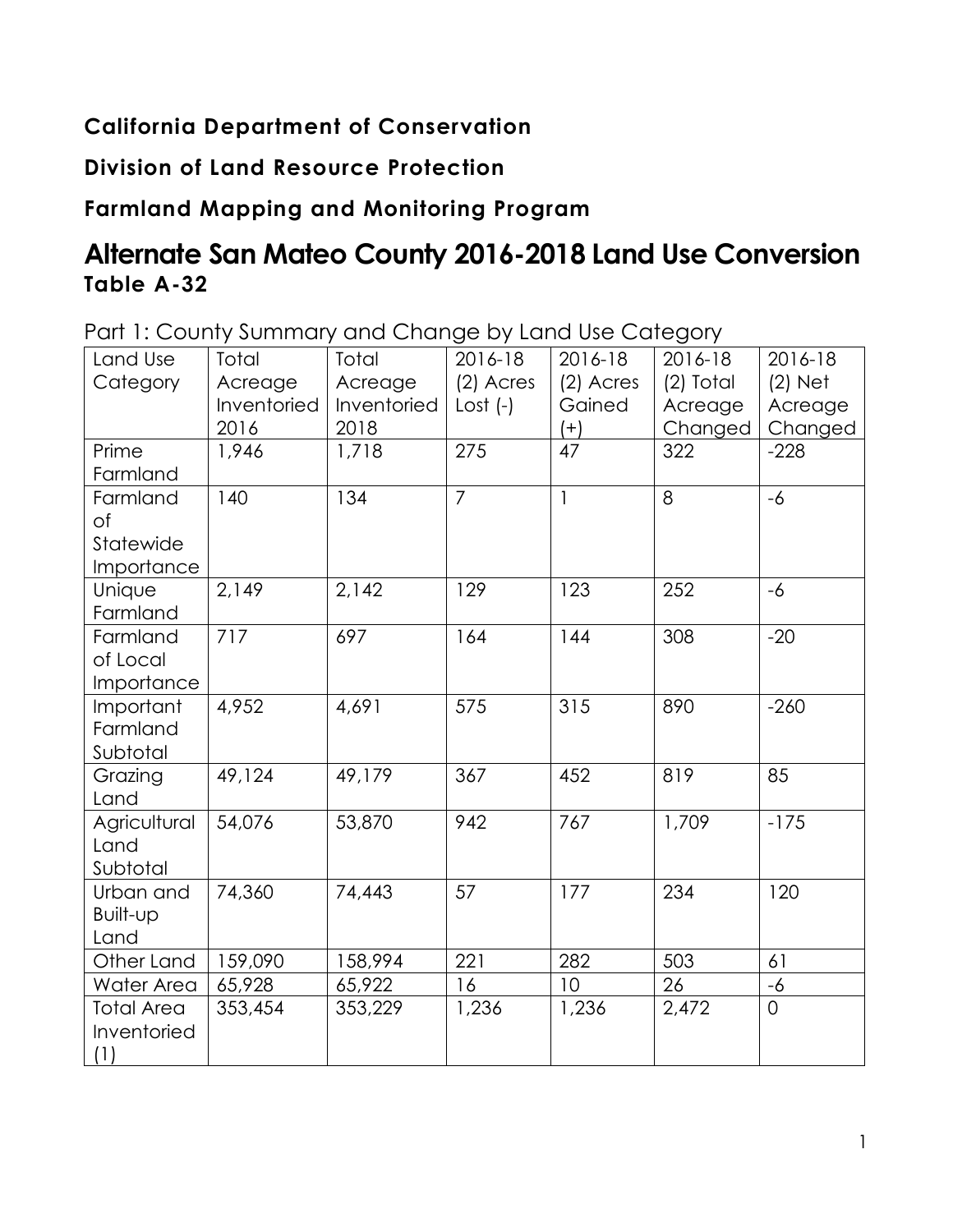Footnote (1): Total Area Inventoried changed in 2018 due to adoption of updated county boundary file; adjacent counties gained or lost corresponding acreages. Statistics representing this change are shown in bottom cells in Part III of table.

Footnote (2): 2016-18 Acreage Changes calculates conversions within existing mapped area; county boundary adjustment acreages not included.

#### Part 2: Land Committed to Nonagricultural Use

Data not available for Land Committed to Nonagricultural Use.

### Part 3: Land Use Conversion from 2016-2018

Due to the large size of this table, it has been split into two tables. Table One has the conversions of all land uses to the Important Farmland categories (Prime Farmland, Farmland of Statewide Importance, Unique Farmland, Farmland of Local Importance, and Important Farmland Subtotal) and Table Two has the conversions of all land uses to the remaining land use categories (Grazing Land, Agricultural Farmland Subtotal, Urban and Built-up Land, Other Land, Water Area, and Total Area Inventoried).

*Table One* 

| Land Use<br>Category                      | Prime<br>Farmland | Farmland<br>Οf<br>Statewide<br>Importance | Unique<br>Farmland | Farmland<br>of Local<br>Importance | Important<br>Farmland<br>Subtotal |
|-------------------------------------------|-------------------|-------------------------------------------|--------------------|------------------------------------|-----------------------------------|
| Prime<br>Farmland<br>(3)                  | no data           | $\Omega$                                  | 72                 | 1                                  | 73                                |
| Farmland<br>Оf<br>Statewide<br>Importance | $\Omega$          | no data                                   | $\Omega$           | $\Omega$                           | $\Omega$                          |
| Unique<br>Farmland                        | $\overline{0}$    | $\overline{0}$                            | no data            | 9                                  | 9                                 |
| Farmland<br>of Local<br>Importance        | 9                 | $\Omega$                                  |                    | no data                            | 10                                |
| Important<br>Farmland<br>Subtotal         | 9                 | $\overline{0}$                            | 73                 | 10                                 | 92                                |
| Grazing<br>Land                           | 14                |                                           | 37                 | 124                                | 176                               |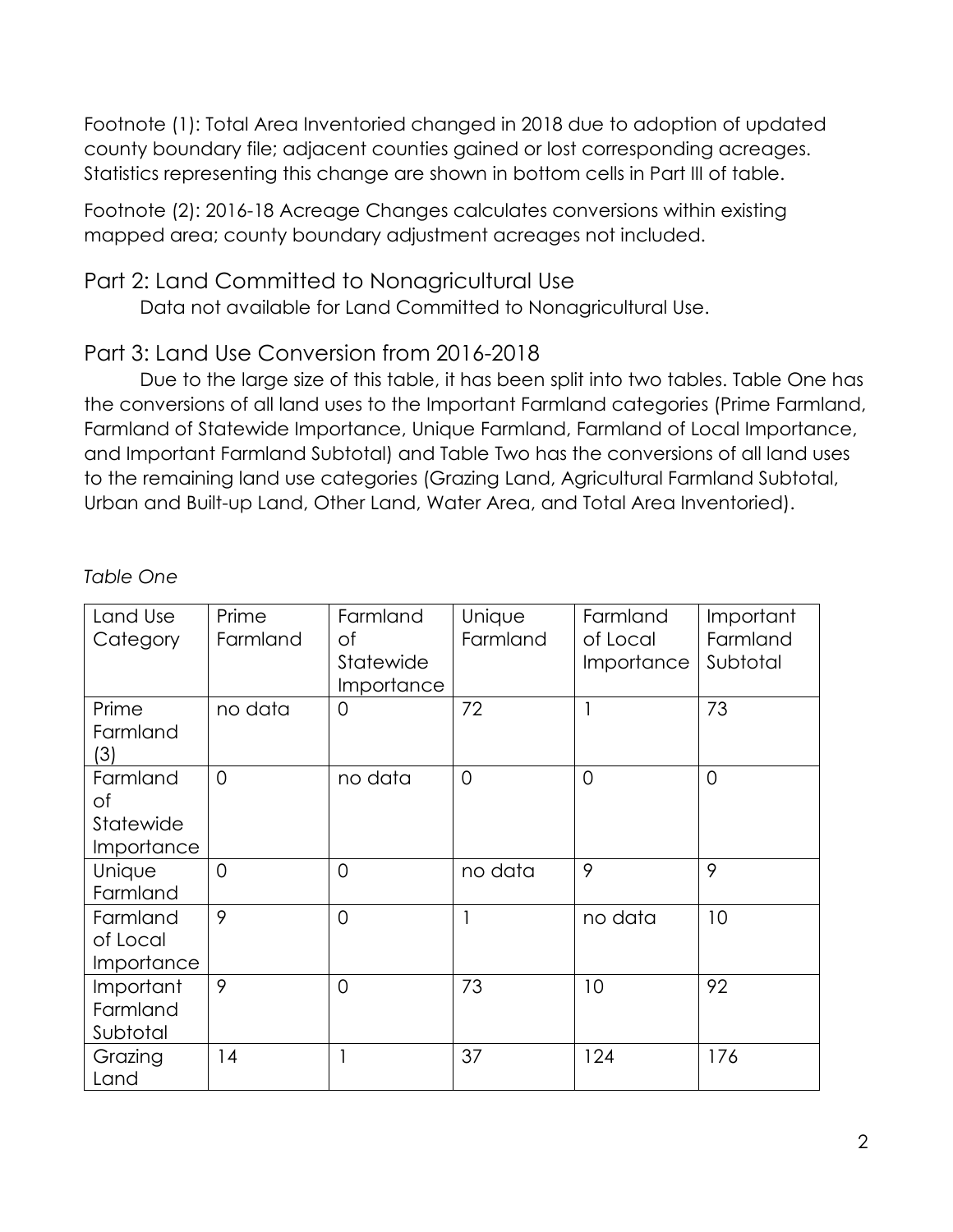| Land Use<br>Category                            | Prime<br>Farmland | Farmland<br>Οf<br>Statewide<br>Importance | Unique<br>Farmland | Farmland<br>of Local<br>Importance | Important<br>Farmland<br>Subtotal |
|-------------------------------------------------|-------------------|-------------------------------------------|--------------------|------------------------------------|-----------------------------------|
| Agricultural<br>Land<br>Subtotal                | 23                |                                           | 110                | 134                                | 268                               |
| Urban and<br>Built-up<br>Land                   | $\overline{0}$    | $\overline{0}$                            | $\overline{2}$     | $\Omega$                           | $\overline{2}$                    |
| Other Land                                      | 24                | $\overline{0}$                            | 11                 | 10                                 | 45                                |
| Water Area                                      | 0                 | 0                                         | $\Omega$           | 0                                  | 0                                 |
| Total<br>Acreage<br>Converted                   | 47                | 1                                         | 123                | 144                                | 315                               |
| 2018<br>County<br>Boundary<br>Adjustment<br>(1) | $\Omega$          | $\Omega$                                  | $-1$               | $\Omega$                           | $-1$                              |

Footnote (1): Total Area Inventoried changed in 2018 due to adoption of updated county boundary file; adjacent counties gained or lost corresponding acreages. Statistics representing this change are shown in bottom cells in Part III of table.

Footnote (3): Prime Farmland conversion to Unique Farmland is primarily due to soil unit changes from the incorporation of the 2018 statewide gridded soil survey and the identification of a potted plant nursery.

*Table Two* 

| Land Use   | Grazing | Agricultural | Urban          | Other | Water          | Total      |
|------------|---------|--------------|----------------|-------|----------------|------------|
| Category   | Land    | Land         | and Built-     | Land  | Area           | Converted  |
|            |         | Subtotal     | up Land        |       |                | To Another |
|            |         |              |                |       |                | Use        |
| Prime      | 164     | 237          | 11             | 27    | $\overline{0}$ | 275        |
| Farmland   |         |              |                |       |                |            |
| Farmland   | 4       | 4            | $\overline{0}$ | 3     | $\overline{0}$ | 7          |
| Оf         |         |              |                |       |                |            |
| Statewide  |         |              |                |       |                |            |
| Importance |         |              |                |       |                |            |
| Unique     | 95      | 104          | $\overline{0}$ | 25    | $\overline{0}$ | 129        |
| Farmland   |         |              |                |       |                |            |